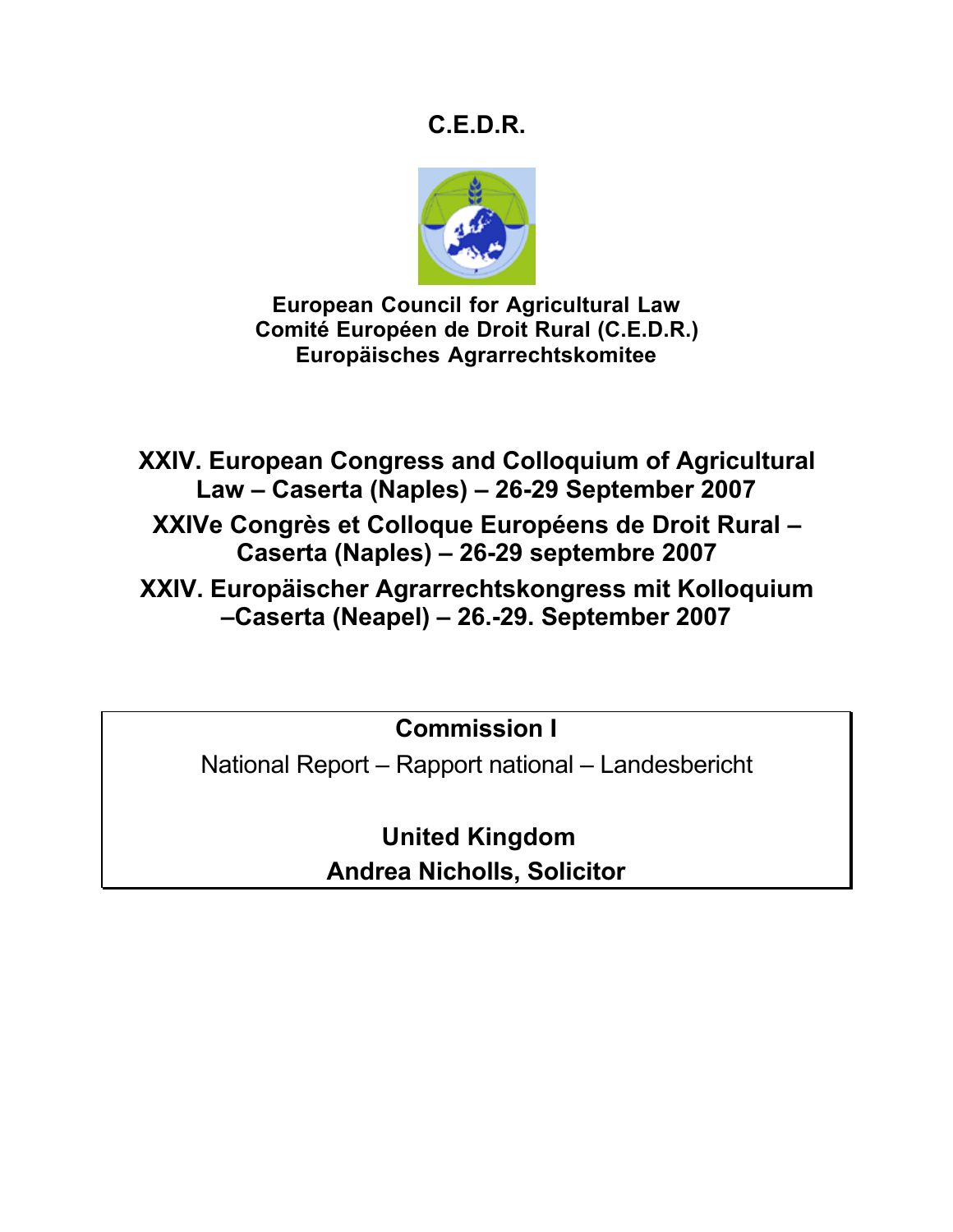# **XXIV European Congress of Agricultural Law – Napoli 2007**

## **Commission 1 – Common Agricultural Policy, New Rules of WTO and regional equilibrium.**

## **Rapporteur for the UK: Andrea Nicholls, Solicitor.**

#### **Introduction**

The reforms to the Common Agricultural policy have been introduced in England and Wales as the Single Farm Payment. The structure of the payment is such that it is a Green Box support measure as defined by the WTO.

For the purposes of this paper I shall be restricting my answers to the CAP provisions as applied in England. Different rules pertain in both Scotland and Wales and the details of those schemes are beyond the remit of this paper.

Describe briefly the economic importance of agriculture in the economic context of your country (e.g. historical reasons, social structure, territory and morphology) Explain which are the strategic agricultural sectors and why.

The contribution of agriculture to the GDP of the UK is a tiny 0.8% the smallest contribution to GDP of any country in the EU. The largest economic sector in the UK is services, (in particular banking, insurance and business services), followed by manufacturing industry at 19.1% of GDP. A mere 541,000 people are employed in agriculture out of a work force of 30.4 million the number of workers in agriculture has decreased by 100,000 people in the last ten years.

There are approximately 300,000 active farms in the UK with an average farm size of around 57 hectares. This compares with the European average farm size of only 20 hectares. Some 14% of farms are over 100 hectares and account for over 65% the agricultural area.

The climate and topography of the UK is particularly suited to two distinct types of agriculture, pastoral farming is found in the areas of higher rainfall and in the hills, predominantly in the north and west of the UK. Arable farming is concentrated in the south and east of the UK where the climate is drier and the soils deeper. The agricultural products of importance are cereals, oilseeds, potatoes, vegetables, cattle (both beef and dairy), sheep and poultry.

Outline a brief history of how the CAP has been given implementation in your country during the last decades, highlighting the peculiarities of the political choices and the main problems which occurred.

The single farm payment in England replaced a number of direct subsidy payments; the Arable Area Payments Scheme, Beef Special Premium, Extensification Payment Scheme, Sheep Annual Premium Scheme, Sucker Cow Premium Scheme, Slaughter Premium Scheme, Veal Calf Slaughter Premium Scheme, Dairy Premium, Dairy additional payments, Hops Income Aid and Seed Production Aid. There is now no requirement for farmers to grow crops or to keep livestock in order to receive aid. The requirement is simply to hold payment entitlements, hold land and comply with the cross compliance requirements.

In England single farm payments to farmers in the initial years of the scheme are divided into two elements; a historic element and a per acre payment. The historic element is based on the applicant's claim for subsidy under the previous Integrated Administration and Control System in the reference period 2002 and 2003. Over the next 6 years to 2006 this element of the payment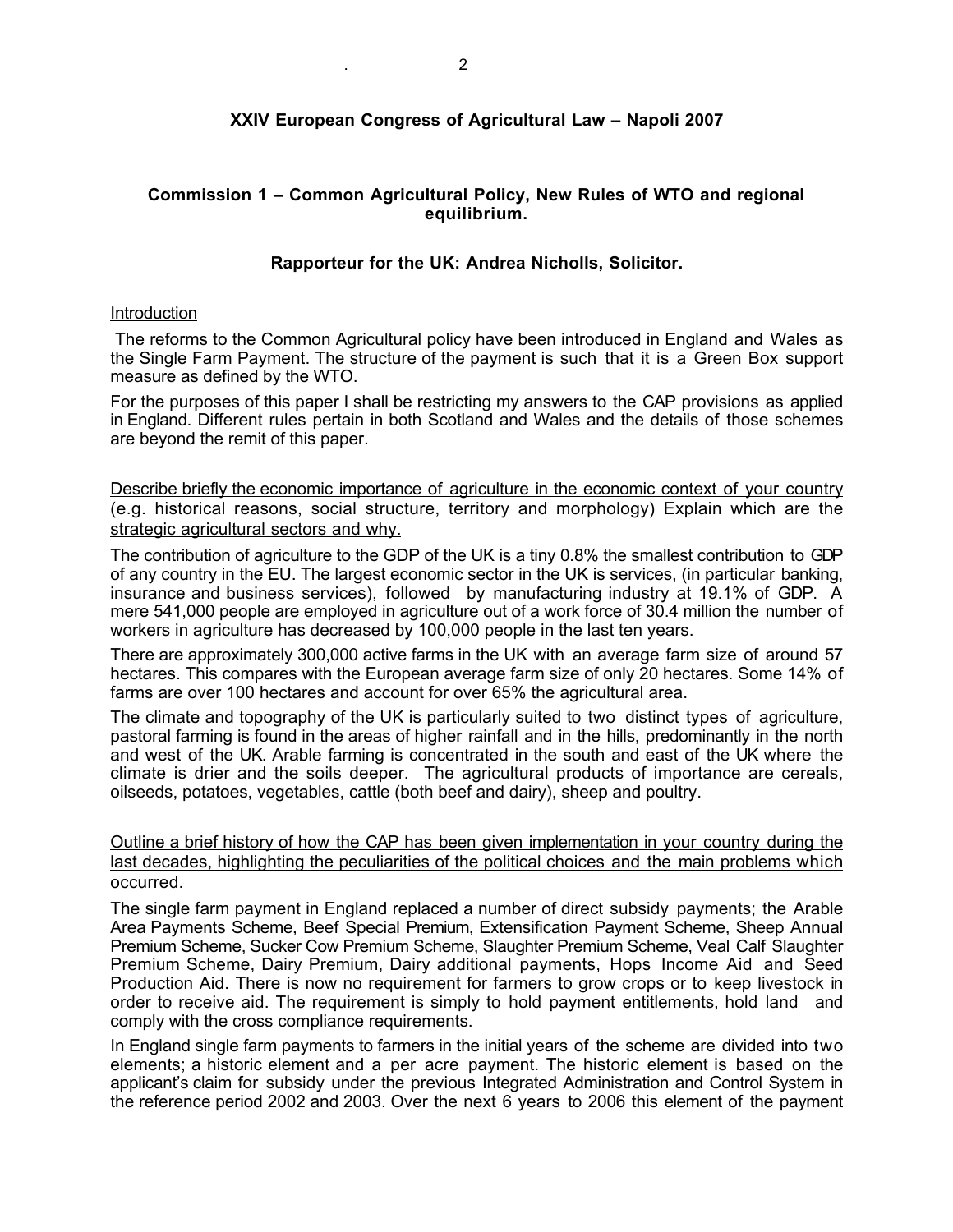will reduce proportionally year on year to be entirely replaced by a standard payment per acre in 2012.

In his CAP blog Professor Wyn Grant of Warwick University observes that;

 "In the long run it is going to be difficult to justify a Single Farm Payment (SFP) model that is based on historical receipts. This model originated in the generous compensation given to cereal farmers for cuts in intervention payments in the 1992 MacSharry reforms. There will be a shift to a regional model with a flat rate payment per hectare in each region. This is already under way in England, Finland and Germany and all the new member states have a flat rate payment system."

The Rural Payments Agency is responsible for administering the scheme in England and for making payments to farmers under the scheme. The RPA is an executive agency of the Department for the Environment Food and Rural Affairs (DEFRA).

In Wales the Single Farm Payment scheme is administered by the Welsh Assembly and is substantially different in its detail. The Welsh system is based entirely upon than individual's historic subsidy claims during the reference period. These have then been divided by the number of hectares which that individual declared that he held and were eligible under the scheme in 2005. So the payment per hectare made to a Welsh farmer is entirely personal to him.

The new payments are calculated upon the basis of the number of entitlements to payment which a farmer holds. Confusingly, even though the payments are made per hectare they are not linked to a specific hectare of land. In 2005 Farmers had to establish their claim to receive entitlements by completing a claim to DEFRA (the Department of the Environment, Food and Rural Affairs). DEFRA itself explains the system in the following way;

"To receive the single payment the farmer must first hold payment entitlements (PEs) and then match each against an eligible hectare of land that is at the farmer's disposal for a minimum consecutive period of 10 months. To secure full payment the farmer must also comply with a series of cross compliance conditions. With the exception of PE that was allocated from the national reserve as a result of special circumstances (in which case tighter restrictions apply) if PE is not used within 3 years it is taken to the national reserve."

PE can be traded between farmers, either when farmland is bought and sold or completely independently of any land transaction.

Give a broader description of the modalities of the CAP implementation in your country after the 2003 reform explaining the reasons why non-decoupled aids haven't been adopted though sometimes possible.

Which of the non-decoupled payments allowed by the EC Reg NO 1782/2003 (in its title IV) and subsequent regulations have been preferred by your country?

Why did your government prefer these non-decoupled measures?

The only decoupled measures which the UK adopted were the new schemes area aid for nuts, protein crop premium and aid for energy crops. The relationship between the direct schemes and the Single Payment Scheme is as follows:

Nuts are permanent crops and are not usually eligible for the Single Payment, with certain exceptions when the area is in dual use.

Protein Crops Premium whether or not payment is claimed under the Single Payment Scheme. From 2005

From 2005, application for payment can be is on the single payment application form and payment will is made during the SPS payment window (December 1st - June 31st). These direct payments are subject to modulation.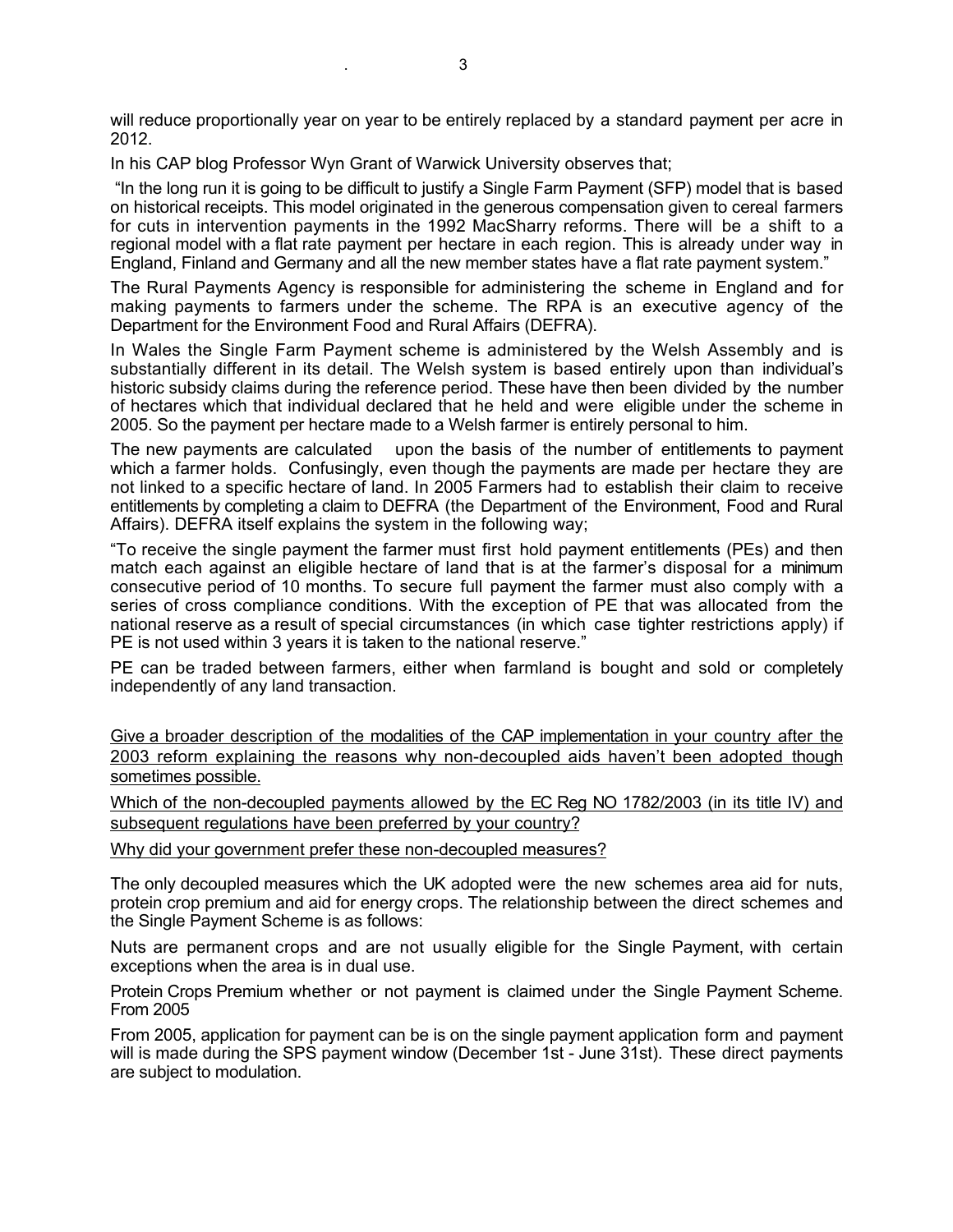## Which is in your opinion the relationship between the new CAP rules and the WTO agreement on agriculture in general.

The criticism of agricultural support payments paid by the EU had been that it employed the farm support policy that had the greatest distorting effect on world prices for agricultural produce, direct price support. The less distortive EU policies became, in WTO terms by shifting Blue Box payments into Green Box payments the more the incentives to produce in the EU were weakened and the more world markets and trade were liberalised. The effect of the CAP rules was precisely that by decoupling payments from production they moved from the Green into the Blue Box, therefore the new CAP rules were, in my view, a clear concession by the EU in an attempt to become "WTO compliant"

To quote Professor Wyn Grant "The main driver of CAP reform from the MacSharry reforms of 1992 onwards has been the need to adjust to adapt to a liberalising international trade regime that has embraced agriculture."

## What about, more particularly the so-called conditionality in Reg. No 1782/03 and the so-called "green box"

The Green Box is defined in Annex 2 of the WTO Agriculture agreement. To qualify as a green box subsidy a measure must not distort trade or cause minimal distortion. The subsidies must be government funded and not funded by charging consumers higher prices and must not involve price support.

Green box programmes are not targeted at particular products and include direct income support for farmers which are decoupled from current production levels or prices. They also include environmental protection and regional development programmes. The Single Farm payment has been described, perhaps uncharitably, as "income support for farmers" as it is applied in England it is wholly de-coupled from production and falls squarely within the terms of the Green Box.

Did the WTO rules have an influence on your government's choices about the national implementation of the new CAP rules?

And did the expected future rules (those currently negotiated in the Doha framework) have some kind of influence on it?

In positive case, in which sense has there been influence? Otherwise (if you answered the last two questions in the negative) do you think there should have been?

The UK government enthusiastically embraced the concept of decoupling as the foundation of its implementation of the new CAP rules. It also seized the opportunity to link the payment of decoupled support to farmers to their farms compliance with environmental and animal welfare standards, which are referred to as the "cross-compliance rules."

The rules are the current legislative expression of the UK government's belief that 'public funds are only used for public goods, in particular environmental benefits.' This would mean the effective end of Pillar 1 and of restraints on trade. David Milliband who was then the Secretary of State for the Environment Food and Rural Affairs told the Oxford farming conference this year. He went on to say that he saw "an inevitable process of trade liberalisation, with huge pressure on subsidies and restraints on trade.' And that he believed, contrary to the views of commissioner Fischler-Boel, that the 2008 CAP health check should be used to pursue a 'further fundamental reform'.

There are two distinct sets of rules which make up the cross compliance requirements; the Statutory Management Requirements (SMRs) and Good agricultural and environmental condition (GAEC) standards. Farmers will be inspected to check that they are meeting these standards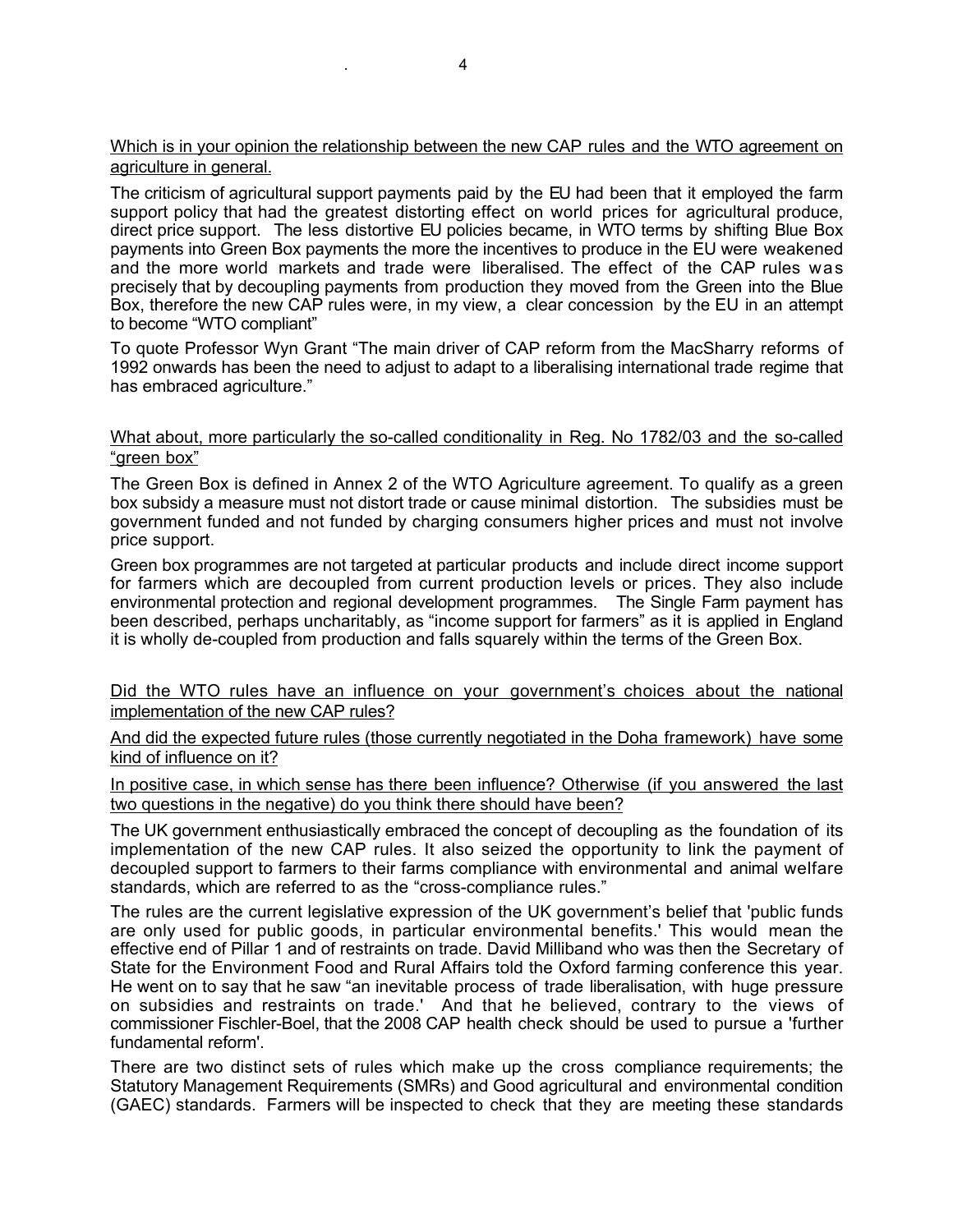Farmers who fail to comply with the rules have a percentage deduction made from the Single Farm Payment which they receive.

**The** Statutory Management Requirements (SMR**) are a straightforward restatement of a number of articles previously contained in EC Directives and Regulations and which relate to environmental matters, public health, animal health, plant health and animal welfare.**

**They include, for example, the requirement to only use approved pesticides, the rules for control of spongiform encephalopathy's (mad cow disease) and the regulations for the control of foot and mouth disease.**

The **Good agricultural and environmental conditions (GAEC)** are as follows

- The Protection and maintenance of soil
- **Overgrazing**
- *Stone walls*
- *Hedgerows*
- Permanent Pasture
- Set Aside
- Land not wholly in Agricultural Production
- Protection of Landscape Features
- Hedge and Watercourse Protection
- Rights of Way
- Moorland Measures

Although the requirements themselves aren't new often being a straightforward restatement of liabilities and offences that already existed under other legislation, the potential loss of income which arises from breaches of them is.

Do you think that the participation of the EU in the WTO has (or had) some positive or negative effect on the regional equilibrium inside the EC area? (EC reporters should answer with regard to the agricultural and food trade issues which particularly interest their country)

Is your nation party to a regional organization, or to a regional integration agreement or to a regional co-operation agreement or similar?

Does this organisation or agreement provide any special rule for agricultural trade?

It is exceptionally difficult to prove a negative, but having contacted DEFRA, DG Agri and the Foreign and Commonwealth office the best information which I am able to obtain is that the UK is not a party to any regional organisation or agreement which imposes any rules or restrictions upon the trade in agricultural produce.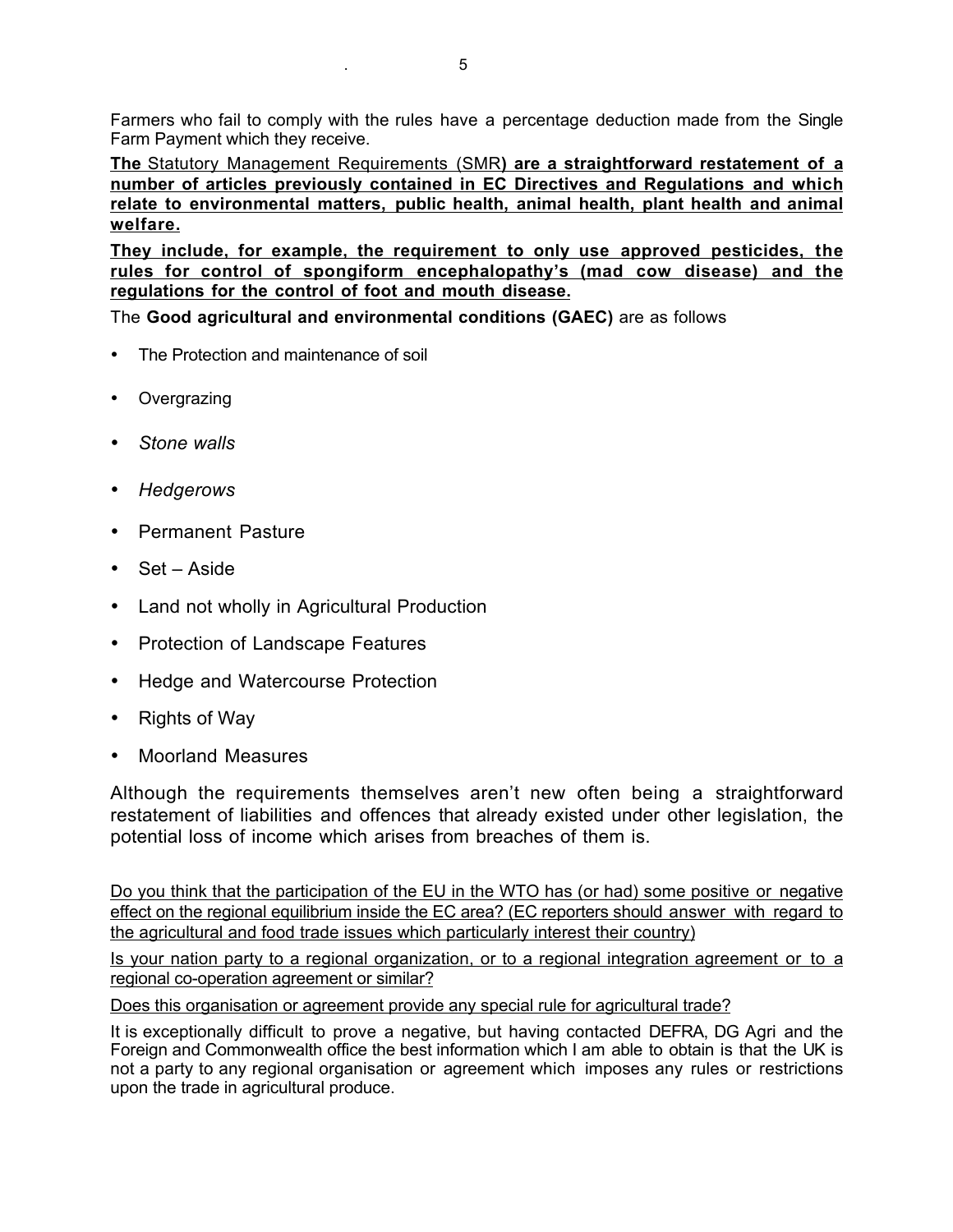Is your country party to bilateral commercial agreements involving agricultural trade?

Does the participation into these organizations or agreements and its juridical implications (such as preferential treatments, elimination of tariffs need for harmonisation etc) affect in some way the national implementation of CAP by your country or its national agricultural policy choices? Please explain how.

Do the new CAP rules and/or the current or incoming WTO rules affect in some way the participation of your country into those organizations or agreements?

Does the participation into these organizations or agreements affect in some way the agricultural trade between your nation and third countries? Indicate which kind of influence you mean. Do you think that this kind of influence complies with the WTO rules?

The UK is not a party to any bilateral commercial agreements which provide rules or have any implications for trade in agricultural commodities. The UK is a strong advocate of trade liberalisation indeed the UK objective on agriculture in Cancun was to achieve a strongly liberalising outcome which would bring benefits to producers and consumers both at home and abroad, with particular concern for developing countries.

### Do you think the above issues can positively affect the trade of your state with developing or less developed countries?

As the UK is not a party to bilateral agreements or regional organisations it's trade with developing countries is only affected by its adoption and implementation of CAP.

In their report for the Department for International Development, entitled, The Reform Options for EU domestic support policies within the Blue and Green box and their likely impact on developing countries, in January 2000 CAES Consultants (the Centre for European Agricultural Studies at Wye College, the University of London) considered how much influence variation of CAP and trade liberalisation more generally would have on agriculture in developing countries.

They concluded that, while it is generally perceived that EU agricultural support has been the major contributor to increased international prices and increased volatility in international price levels for agricultural commodities. The effect of various types of EU agricultural support on developing countries are not direct or linear and are diluted by the policies and market characteristics of the developing countries themselves.

The consultants recommendation to the UK government was that the most favourable EU reform option form a developing countries perspective was the removal of Blue Box the permitted direct payments to farmers where the farmers are required to limit production, certain government assistance programmes to encourage agricultural and rural development in developing countries. and other support on a small scale ("de minimis") when compared with the total value of the product or products supported

And the tightening of Green Box measures. They recommended that an immediate abolition of the Blue Box was preferably to its gradual phasing out.

The UK adopted this view and has continued to press for ever more stringent reform and the possible complete abolition of the CAP. It does not subscribe to the view that bilateral trade agreements can deliver positive trade outcomes for developing countries and believes that a multilateral approach is the best route to real trade liberalisation.

Did your country work out some proposals for the new Round of multilateral negotiations in order to reform some parts of the Agreement on Agriculture? Did these proposals somehow take into account their rights and obligations – concerning agricultural trade – deriving from the regional agreements or organisations to which your country is a party?

The UK's stated aims for the new Round of negotiations were to achieve the following outcomes inn agriculture; reductions in trade-distorting domestic support (including subsidies and other